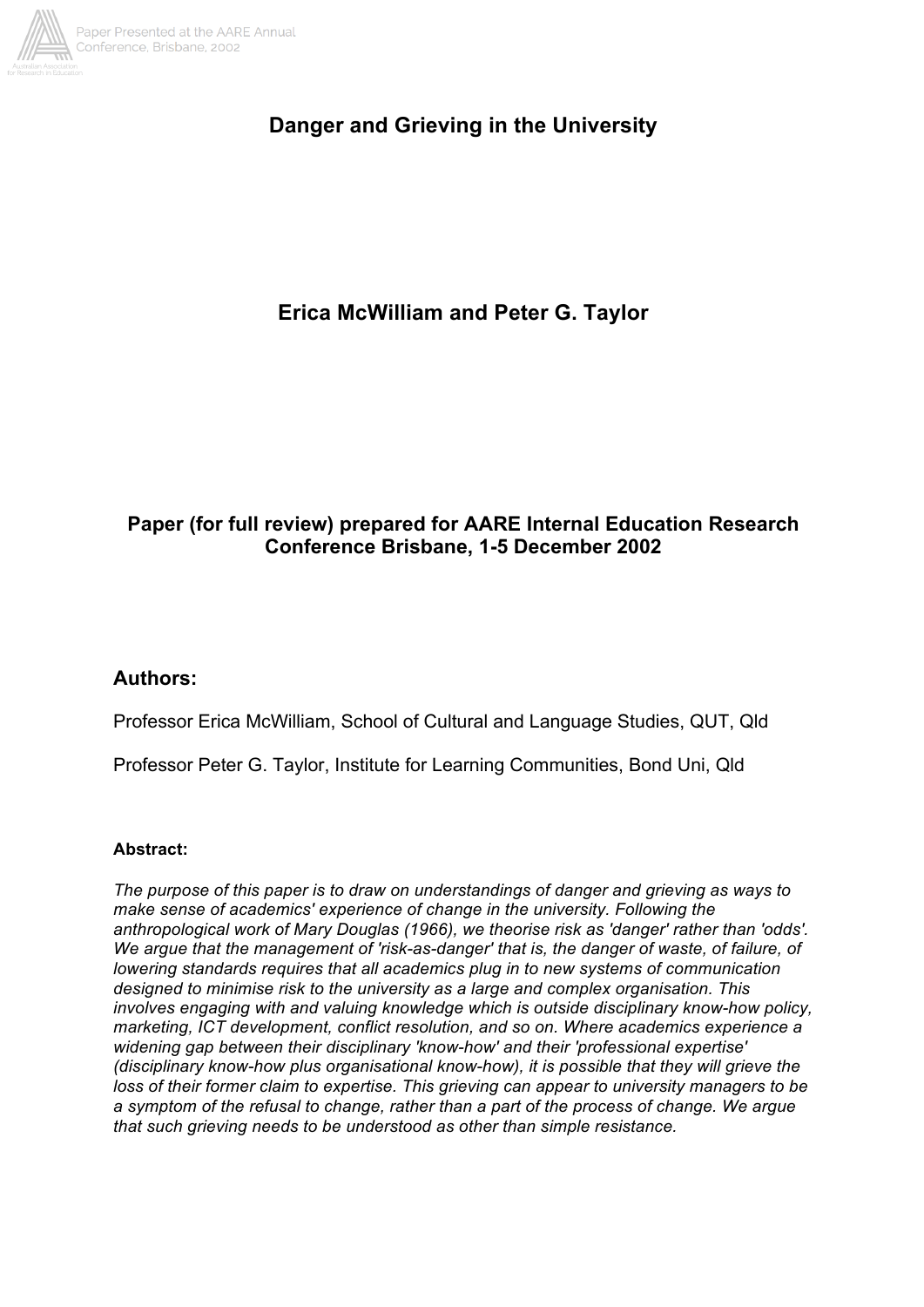

## **Danger and Grieving in the University**

Of all the stories currently circulating about the state of Australian higher education, perhaps the most pervasive and instantly recognisable is that of the burnt-out and browned-off university teacher. According to Jill Roe (2001), writing in a recent volume of *Australian Universities' Review*, "enrolments have soared and stress is everywhere" (p.3). This claim is supported by the National Tertiary Education Union, who point to unprecedented levels of stress among academics brought on by "increased workload, and decreased job satisfaction" (Myton, 2002: 6). While governments may be less than sympathetic, there is no doubting the ubiquity of claims that academics are in a state of dis/ease.

The problem of academic stress and burnout is commonly depicted as having a two-fold cause: the inadequate funding of universities in a 'more-for-less' government policy environment (Rodan, 2001); and, the unwillingness or inability of university managers to protect shrinking departments from the chill winds (economic, technological, administrative) that are playing havoc with academics' work and identity (Roe, 2001). We have a somewhat different starting point for understanding how, and with what effects, academic work is being changed. While funding and managerial competence continue to be topics worthy of scrutiny, we argue that insufficient attention has been paid to changes in the organisational culture of universities. Thus our starting point is not economic rationalism, nor university managers (although both macro-economics and individual managerial competence are implicated in our analysis), but the organisational technologies that currently produce policies and procedures for efficiently and effectively governing institutional (and thus individual) performance.

Put simply, we argue that new organisational technologies are requiring academics to engage with and value different knowledges and different relationships in their daily work. We want to ask how the knowledge and relationships that have been most personally important and familiar to academics (and were once most rewarded in symbolic, monetary, and psychic terms), have been de-valued in the university, and then to consider the consequences of this de-valuing in terms of grief and loss.

To interrogate these two issues more fully, we first examine the nature of universities as 'risk' organisations. We then move to consider what this means for the communication systems that operate within universities, and the nature of the work they generate. Next we move inside university systems to inspect the ways in which this new organisational culture requires academics to do work that is different from traditional pedagogical work. Finally, we move to consider how this shift may be experienced as loss and grieving, and what the implications of this might be for the university.

#### **Universities as 'risk organisations'**

All contemporary organisations, including universities, are risk organisations. This is because all organisations must, of necessity, focus on guarding themselves against the risk of failure. In her anthropological studies of social and cultural life, Mary Douglas argues that risk is no longer about the probability of losses and gains - risk simply means *danger*. She states:

> The modern risk concept, parsed now as danger, is invoked to protect individuals against encroachments of others. It is part of the system of thought that upholds the type of individualist culture which sustains an expanding industrial system. (Douglas, 1990: p.7)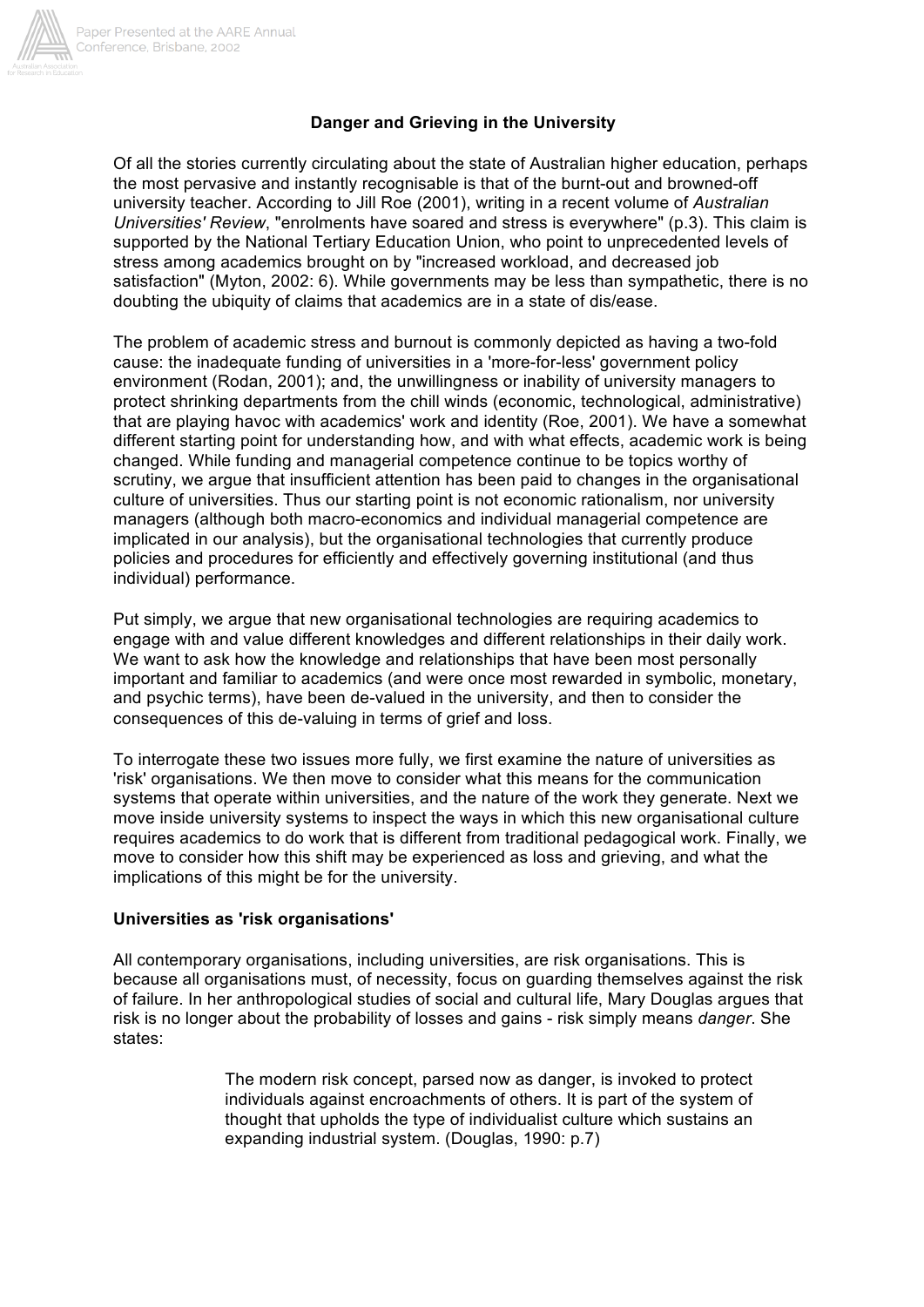

Following Douglas, 'risk-as-danger' is generally understood by cultural theorists to serve the "forensic needs" (Douglas, 1990) of a new and expanding global culture in "politicizing and moralizing the links between dangers and approved behaviours" (Pidgeon et al, 1992: 113). Thus, to avoid failure, organizations in a "risk society" (Beck, 1992) must be alert to potential danger - ie, the danger of not performing in ways that are morally and politically acceptable, as well as economically viable. As Beck (1992) argues it, risk society is characterized by negative logic, a shift away from the management and distribution of material/industrial "goods" to the management and distribution of "bads", ie, the control of knowledge about danger, about what might go wrong and about the systems needed to guard against such a possibility. For a university, this means guarding against the danger of waste (of resources), of failure (of students), of declining standards (intellectual, ethical and moral).

Concerns about the capacities of Australian universities to self-manage around risk minimization have been a theme of successive governments in recent times. They are made explicit in Michael Gallagher's (2000) summation of outcomes of discussions between the Australian Federal Government's Department of Education, Training and Youth Affairs (DETYA, now DEST) and senior university executives. He states that these discussions pointed to "a number of failures" (p.38) that he links to the "trial and error dimension" of university management practice to date. According to Gallagher, it is the lack of uniformity of practice within universities that is the key culprit in producing failure. "The next phase of development", Gallagher concludes, "...can be expected to be more formalized and professionally risk managed" (p.38).

## **Risk management as an organizational culture**

The professional management of risk demands knowledge of risk, and knowledge of risk produces new risks for the organization and its personnel. As Ericson and Haggerty (1997) point out, the risk society is a knowledge society "because scientific knowledge and technologies are sources of major risks and the primary basis of security efforts aimed at controlling such risks" (p.88). In Beck's (1992) terms, "the sources of danger are no longer ignorance but knowledge....Modernity has become the threat and the promise of emancipation of the threat that creates itself" (p.183). So knowledge about risk is no escape from danger. Indeed such knowledge *is itself dangerous*. It threatens all professionals because it gives them processes for deciding what action to take and at the same time provides the means by which they can be found to have done the wrong thing (Ericson and Haggerty, 1997: 89). Thus it is not simply that large populations of non-traditional 'clients' have 'caused' a heightened vigilance in the university sector, just as it is not simply that the decline of the welfare state has 'caused' universities to become more accountable for the shrinking funding that they receive from governments. As necessary professional expertise, risk knowledge itself has within it the seeds of its own proliferation because it is both a means to manage danger and a danger to professionals everywhere.

Central to the 'negative' logic of risk management, as indicated above, is the idea that there must be more self-scrutiny, regularity and control within and across an organizational sector. This is manifested in the rise of an "audit culture" in universities (Strathern, 1997), a culture that militates against systemic arbitrariness by ensuring organizational precision for coping with (appropriate) social imprecision. Put simply, the logic is that systems of management need to be uniform because individuals are not, nor are they likely to be. This logic of procedural equity flies in the face of a more perverse reading of audit cultures as intentionally depersonalizing. This is not to argue that such cultures do not have depersonalizing effects. Rather, the point is that the logic of the intensive bureaucratic monitoring that is a feature of audit cultures is not simply 'one-size-fits-all' in terms of the individuals who are its 'products'. What is 'standard', however, is the model for measuring organizational performance.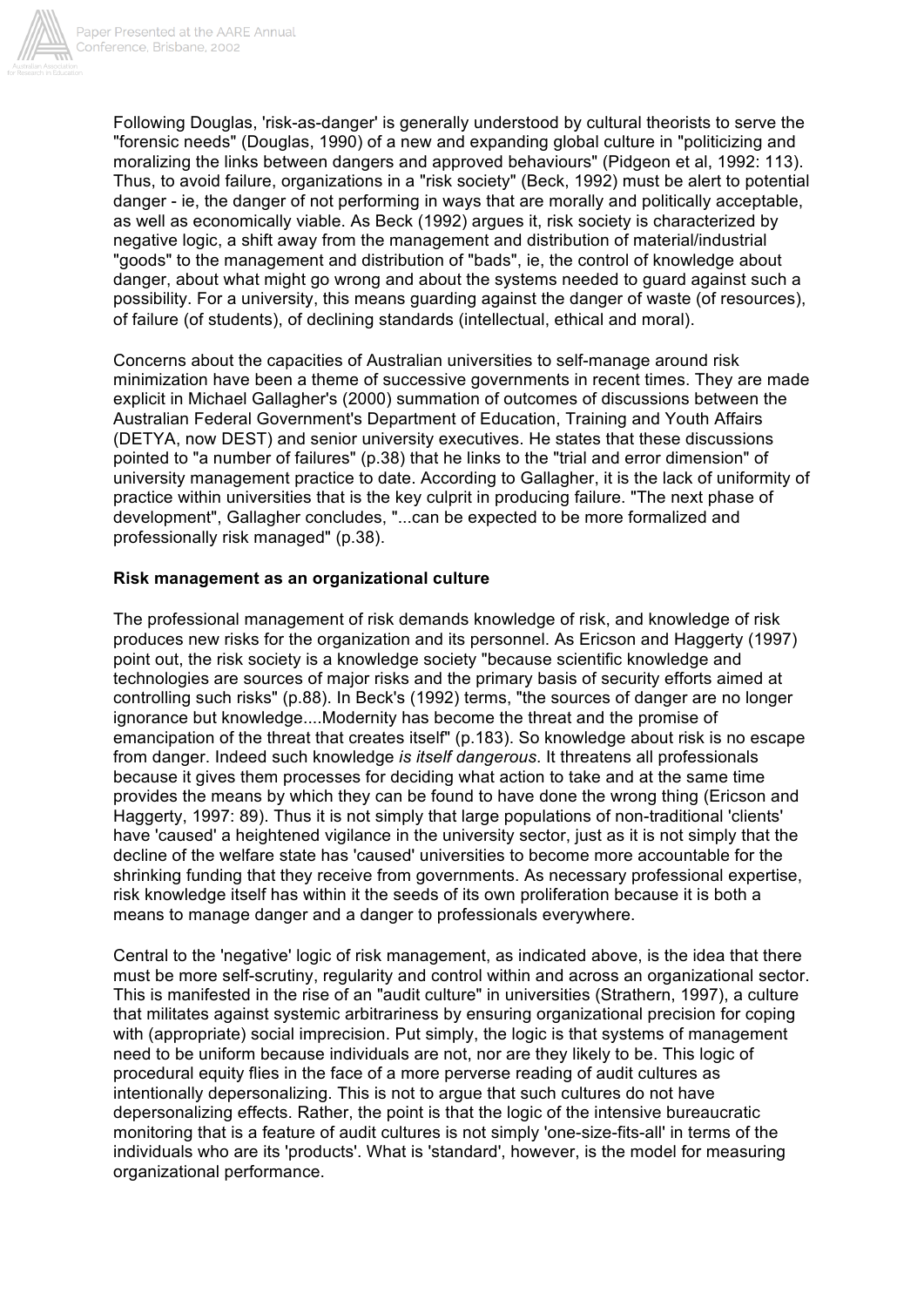

The introduction of audit mechanisms, whether as measurements of 'teaching effectiveness', or 'research quality', or 'accountability', has been for some time now a feature of a wide range of public and private universities (Shore and Wright, 1999). Whether or not the appearance of these mechanisms heralds "a new form of coercive and authoritarian governmentality" (Shore and Wright, 1999: 1), the fact remains that

managing the large and diverse student populations who are now engaging in university studies worldwide requires knowledge that is outside the "unique, informal culture" (Ericson and Haggerty, 1997: 57) of academics' traditional work. Thus the craft knowledge of academics is being reshaped by administrative interventions that work to achieve fair and efficient institutional practice. It is not that academic knowledge is being displaced altogether. Rather it is being made over as 'professional expertise' through a process that Ericson and Haggerty (1997) describe thus:

> [P]rofessionals obviously have 'know-how', [but] their 'know-how' does not become expertise until it is plugged into an institutional communication system. It is through such systems that expert knowledge becomes standardized and robust enough to use in routine diagnosis, classification, and treatment decisions by professionals. (p.104)

The idea that academic work is being made the subject of "routine diagnosis, classification, and treatment decisions" is often viewed as a sinister, Orwellian development in higher education. (This is certainly the case for the academics who featured in the recent ABC film documentary 'Facing the Music'.) However, the rush to resist this new regime often fails to acknowledge how teaching, as a sub-set of the organizational activities of universities, cannot be outside risk management as "a system of regulatory measures intended to shape who can take what risks and how" (Hood et al, 1992: 136). For better *and* worse, academics are being required to 'plug in' to audit technologies, those "supremely reflexive" practices through which the university can make sense of itself as an organization, can "perform being an organization through the act of self-description" (Strathern, 1997: 318).

## **Effects on academics**

For organizations to become more visible to themselves (and thus more capable of selfregulating audit), it is necessary that expert knowledge become standardised and routinised so that it can be used to diagnose, classify and treat potential dangers within the organization (Ericson and Haggerty, 1997). This has the effect of changing the focus of professional service from the client to *information about* the client. Castel elaborates:

> The essential component of intervention no longer takes the form of the direct face-to-face relationship between the...professional and the client. It comes instead to reside in the establishing of *flows of population* based on the collation of a range of abstract factors deemed liable to produce risk in general....These items of information are then stockpiled processed and distributed along channels completely disconnected from those of professional practice, using in particular the medium of computerized data handling. (Castel, 1991: 281, 293, emphasis in original)

In universities, this means that academics are called upon to pay closer attention to the information flow about themselves and their students through which the organization can develop and measure performance. Moreover, they are to do so in ways that are approved as technologically innovative. A key issue here is the extent to which this shifts the institutional priority (and thus academic attention) from "unique, informal" relationships with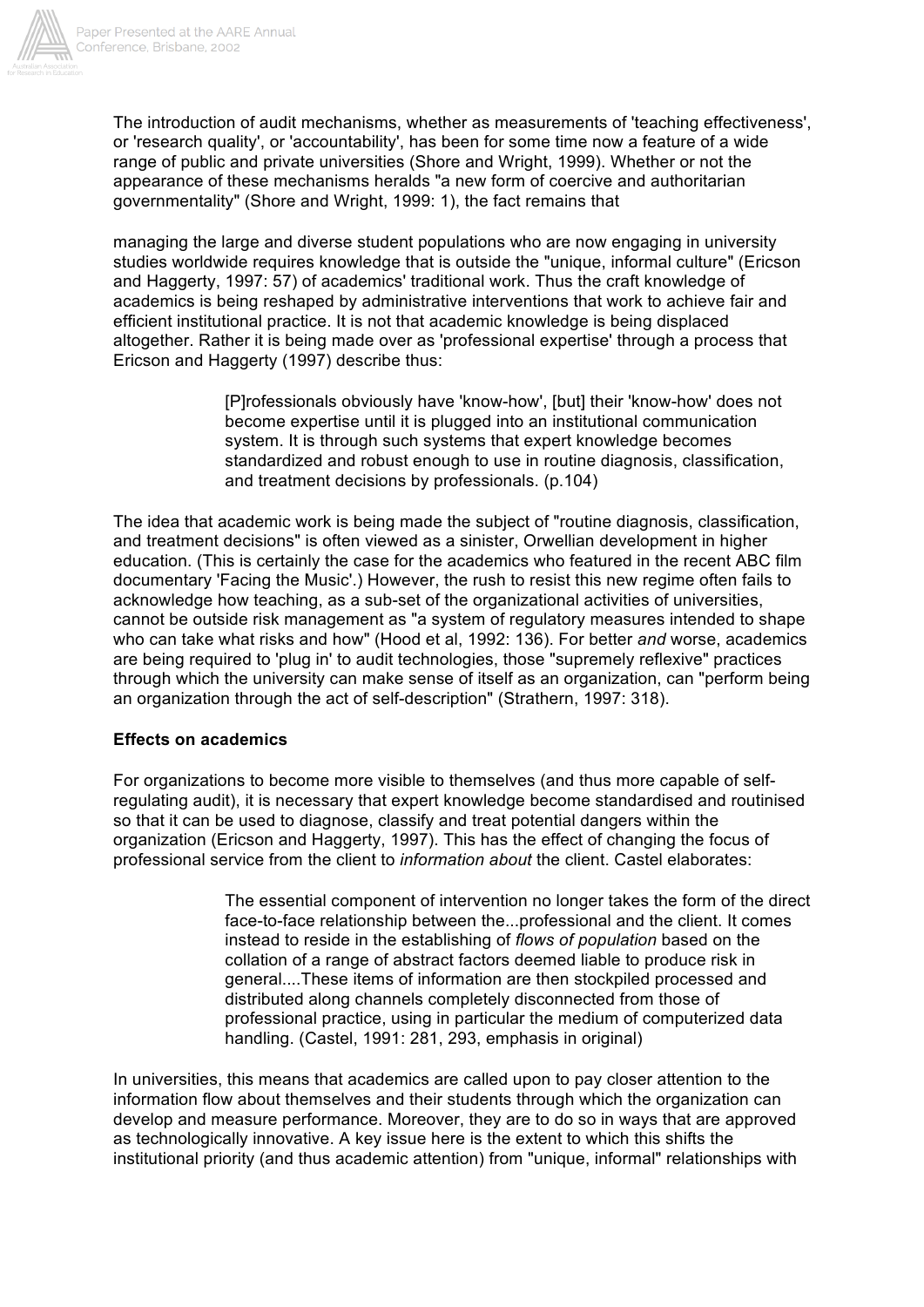

students and peers to formal relationships with the 'expert' information systems through which such the performance records of students and peers are compiled.

There is little doubt that academics have for some time now been sensing the creep - or indeed the gallop - of the audit culture into their offices and classrooms. This "pervasive emphasis on external audit and quality assessment, mirrored by systems of internal quality assurance and control" has been an unwelcome development in the working lives of academic teachers and researchers (Davis, 1999; Kenway & Bullen, 2000; Shore & Wright, 1999). In broad terms, the tenor of such arguments seems to be that the instruments of accountability used to define and improve quality in higher education impose models of organization that are incompatible with traditional academic work, particularly in the creative arts. Such arguments stress the "unbusiness-like nature" of academic endeavour, insisting that regulations for business practice are both "formulaic" and "shallow" as mechanisms for verifying academic labour (Davis, 1999: 7).

While there is much that can be justified in such critiques of the 'quality' agenda as it is being experienced in universities, there is also a sense of forgotten history here. As Strathern (1997) points out, the assumption that the practices of audit culture originate with "the commercial world with its protocols of bookkeeping and calculations of resources" (p.308) refuses acknowledgement of the fact that commerce 'imported' these practices from education at an earlier time. She describes the 're-importation' of these practices by education as "a beautiful example of cultural replication" in that "values cross from one domain of cultural life to another and then, in altered form, back again" (p.308). So arguments about the "unbusiness-like nature" of academics' work may well in be danger of overlooking the education-like nature of accountability in their rush to blame an alien outside force for the university's 'ruined' state (Readings, 1996). Moreover, arguments such as these run the risk of becoming tired reiterations of a David-and-Goliath theme: the higher education sector-versus-the State: the good academic-versus-the University; the artistversus-the bureaucrat; and so on.

We suggest it might be more useful to focus on charming absurdities that can result when audit meets academe. Strathern (1997) provides an example by noting the concerns expressed by a 1992 Academic Audit Report on the performance on Cambridge University. The Report upbraided the University for "not stating its 'aims and objectives'; for its 'informal and uncodified understanding about academic quality' and for the fact that 'the course and examination system does not lend itself to a tidy and straightforward procedure for programme design'" (p.311-312). As Strathern notes, contradiction, conflict and maverick conduct seem to be as important to intellectual life as they are anathema to the audit exercise. In the singular consensus logic of audit, any discontinuity or disruption of this type prevents the organisation from being visible to itself and others - in Strathern's words, "the auditors could not see how Cambridge University worked" (p.312).

Because audit cannot tolerate arbitrariness of any kind, whether useful to intellectual work or not, the audit culture has significant negative implications for those academics who seek a working life "of lonely splendour" in which "one ...[is] able to come and go at one's will' (Tierney, 2001: 13). One of the most difficult issues for academics to address is that it is not possible to sit outside the performance culture and still be a valued player in a particular area of university activity. The option of 'just teaching' has been overtaken by the demands that all performance be accountable in terms of quality and that particular systems of communication and forms of documentation be engaged with for the distribution of 'performance-related knowledge'. Likewise, the option of 'just researching' is sustainable only if the research is understood to be 'quantum-generating', with all of the processes of documentation and self-scrutiny that this involves. Whatever about its uses and limitations, this 'quantification of quality' has left a legacy of resentment among many academics who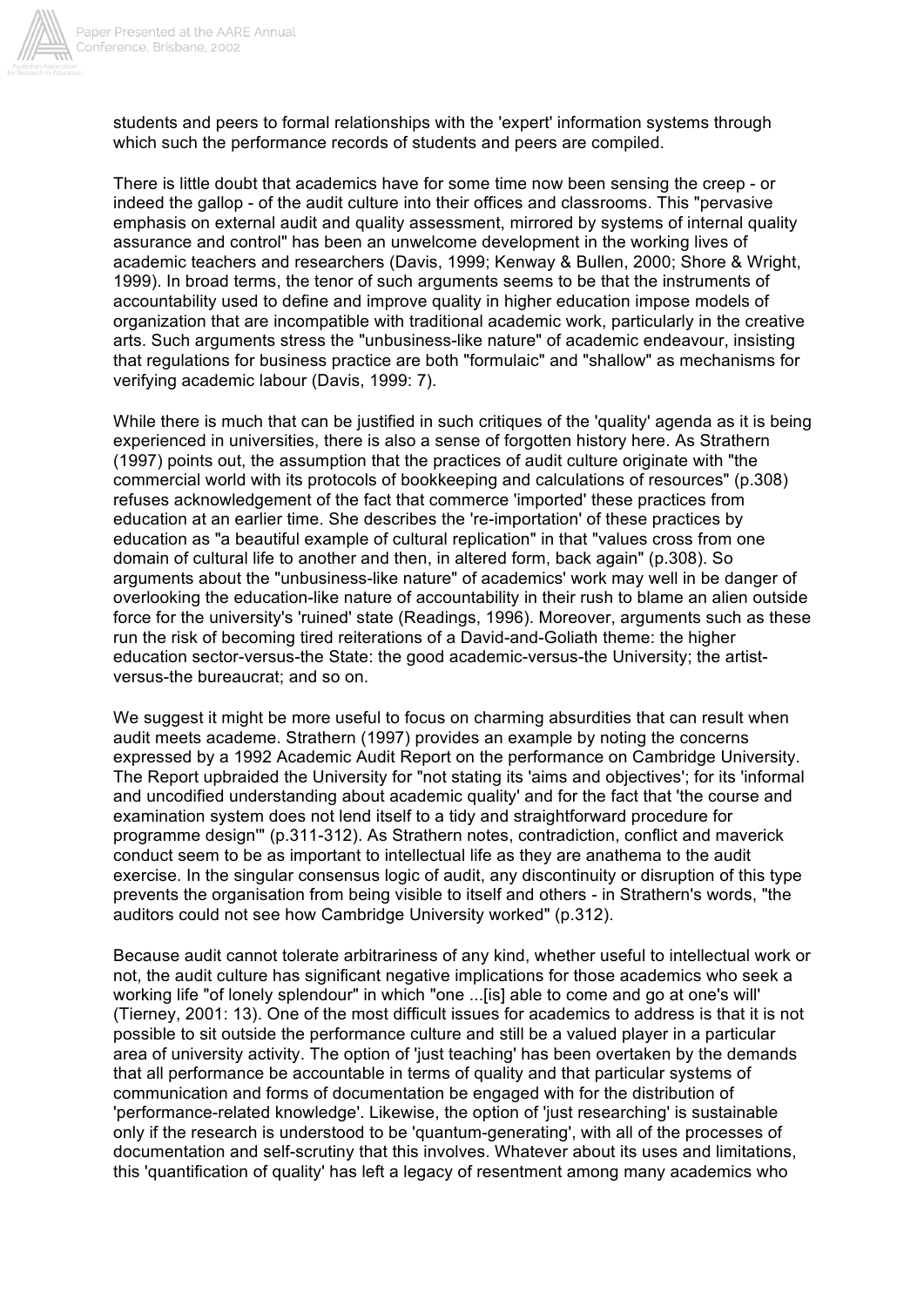

claim to have joined the academy for 'purer' purposes than record-keeping and/or 'beancounting'.

## **Change and grieving**

While record-keeping and bean-counting may well constitute a distorted view of the emerging academic work culture, the fact remains that academics are being required to engage in unfamiliar patterns of work and are under unprecedented pressure to be accountable for their activities. Severance from familiar patterns of work can lead to anxiety, as individual academics struggle to defend or recover the knowledge and relationships that have been most personally important to them. Peter Marris (1974: 1) notes a characteristic ambivalence which marks these reactions, an ambivalence which "seem always to inhibit any straightforward adjustment" to the new situation. He uses the concept of *grieving* to describe this less straightforward process of adjustment. We 'import' this concept into this discussion to draw attention to the loss that is associated with change-that "change is always *from* something, not just *to* something" (Taylor, 2000: 525, emphasis added). Thus, grief is "twinned with change", and its use acknowledges that an individual is "engaged in 'work', which is geared to making sense of the loss" (Katz, 2001: 5).

The sense of loss that accompanies the process of change from a unique, informal culture to a formal 'professionalised' culture can involve more than a loss of the familiar. It can also involve a loss of expectation: "it is obvious that we do have unspoken and even unacknowledged expectations for the future, and the loss of these expectations demands from us minor or major adjustments" (Bright 1986: 9). These reactions bear the same features as those associated with death and separation-shock, anger, grief, and (usually) recovery. However, while death (of the former culture) has to be acknowledged, deliberate change-deliberate disruption of the status quo and the expectations attached to it-is not accompanied by the same sense of finality. It can be resisted, and the status quo can be defended.

While uncertainty is associated with external factors, ambivalence is a concept that refers to internal ambiguity. Smelser (1998) suggests that ambivalence provides an essential addition to thinking about individual behaviour and social institutions beyond that provided by explanations that focus on the rational. His argument is that in any situation of emotional attachment, ambivalence invariably arises, and 'moving on' necessitates dealing with that ambivalence. Thus, disruption of the contexts where there has been a measure of emotional commitment, including expectations of rewards for particular behaviours and forms of expertise, can provoke highly emotional (anxiety-driven) responses.

As scholars of grieving indicate, the process of grieving cannot be treated as though it were a simply rational one - a stage or phase which will soon pass. Injunctions to 'get on with it' (ie, to conform), or to 'have faith' in the change process (ie, suspend doubt), are unhelpful, especially when directed to academics. Injunctions such as these ignore, and may interfere with, the need to acknowledge ambivalence and to re-connect with what has been lost. They also ignore one of the characteristics of grief, namely the loss of faith in any future reward, understood here in terms of recognition for the achievement of their personal academic aspirations that were themselves strongly associated with what has been lost. An effect of all this is that academic life can seem increasingly meaningless, with individuals simply 'going through the motions' with little purpose and even less sense of accomplishment.

Rather than externally-focused 'activity', grief and grieving call for 'time out' for introspection and reflection. This is so because: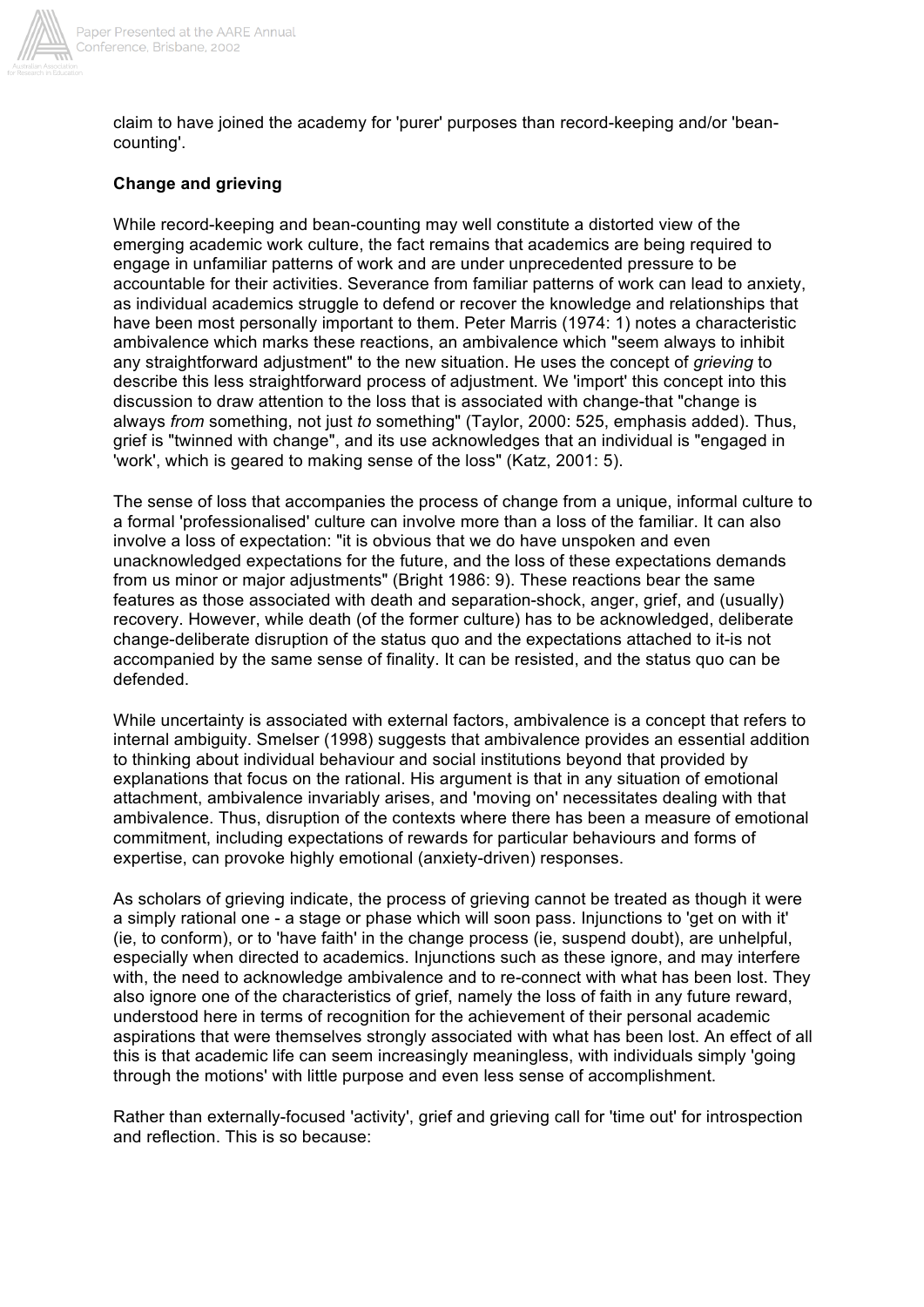

[grief and grieving] involve taking something inside, but not in order to be 'full up', to achieve emotional satisfaction. Rather they involve loss in the outside world and for a while at least they emphasise internal loss, internal inadequacy: *our confusions and conflicts are emphasised*. (Craib 1994: 158, our emphasis)

But if confusion and conflict are necessary 'work' in grieving, they are certainly not welcome in the self-auditing organisation, as our earlier discussion makes clear. Given the importance for audit cultures of de-emphasising (and finally overwhelming) the non-rational, conflict and ambivalence stand as 'symptoms' of organisational ill-health and thus represent a danger to the risk-conscious organisation. As with obstinacy, inflexibility, cynicism, they mark the organisation as 'risking failure'. A 'sensitive and deeply pragmatic' response is to see conflict, anger and pessimism as a 'risky stage' in the process of change, a stage which must be made amenable to be managed and quickly resolved through a particular model of conflict resolution.

What is problematic about this strategy is that the conflict that accompanies grieving is not all of a piece. Nor is all conflict a hallmark of grieving. Therapeutic 'quick fixes' will be either inappropriate (in the case of 'useful' academic disagreement), or too short-term for many long and complex grieving experiences. Moreover, such quick-fixes are unlikely to work for all grieving, given that they are based on stage and time-based assumptions about grieving that are increasingly questioned (Small, 2001; Walter 1999). As Marris (1974, 155) argues, "[e]very attempt to pre-empt conflict, argument, protest by rational planning can only be abortive: however reasonable the proposed changes, the process of implementation must still allow the impulse of rejection to play itself out". Thus the move to solve the problem of this sort of 'conflict' by running a workshop for managers or offering (short-term) counselling for disaffected workers, while understandable in the logic of audit, may miss the mark in terms of an individual's complicated responses to loss.

A more fundamental problem is, however, that conflict remains so necessary to the grieving process and so problematic for a self-auditing culture of performance. By forcing the speed of change, and the positive mindset that fast change demands, organisational policies can 'refreeze' change processes long before they have achieved their potential. In doing so, they disallow the very conflict that can be so productive for the grieving (and, indeed, the thinking) process. A prevailing view of scholars of grieving (eg, Bright, 1986; Craib, 1994; Walter 1999) is that anger, for many, works as a necessary part of the process of grieving. Thus anger and hostility can signify recognition of, and engagement with change, rather than simple denial or refusal. Anger with others precedes re-formulations of the self. Conflict allows for issues of disappointment to be raised and shared, thus affirming the fact of loss while not disallowing the possibility of a new sense of self to emerge.

The introduction of the concepts of grief and grieving into a discussion of changes to academic work is intended to invite reflection "on the nexus of the individual, society and the prevailing form of disciplinary power" (Small, 2001: 39). As with any other knowledge, theories of grief and grieving are dangerous-they too can be used to 'decide what action to take' and can 'provide a means by which individuals can be found to have done the wrong thing'. However, they do draw attention to some silences, especially in relation to loss and the non-rational responses of individuals to that loss, in the disciplinary power associated with current fixations on risk management, audit culture and change management.

## **Conclusion**

There is little doubt that the university is forever changed by rationalities of risk that given rise to an "audit explosion" (Strathern, 1997) in the higher education, as in other human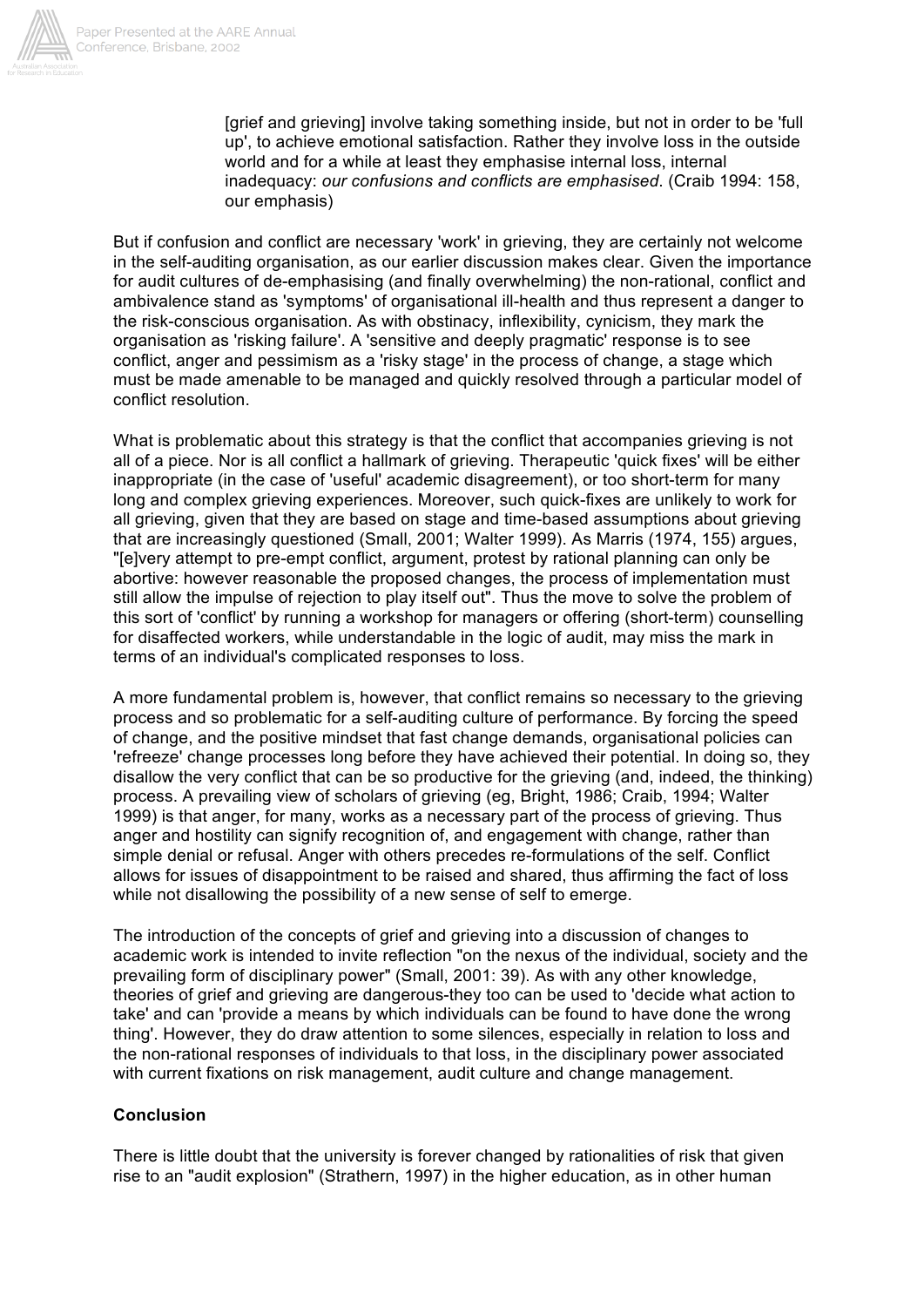

services. Fundamental to this culture is the importance of eliminating arbitrariness in the form of any informal culture that might include conflict, contradiction or contrariness in personal conduct. Moves to eliminate these features of academic work and life can and do misrecognise their value in the work of teaching and researching - and of grieving. When processes are put in place for the successful elimination of all discontinuity, the effect may be experienced as a powerful sense of loss on the part of individual academics whose working past and imagined future are both rendered suspect in the new formal culture of the professionally risk-managed university. While academic accountability is both necessary and laudable, and while new ICT-based processes can be helpful in maintaining procedural equity, rationalities of risk can be unhelpful in other respects. In the form of an 'audit explosion', they are likely to misrecognise conflict and ambivalence as illnesses to be expunged, and also to misrecognise the emotional labour of grieving as amenable to 'solution'. In doing so, they create new dangers for both the university *and* the burnt-out academic.

## **References**

Beck, U. (1992) *Risk Society: Towards a New Modernity*. London: Sage.

Bright, R. (1986) *Grieving*. St Louis: MMB Music.

Castel, R. (1991). From dangerousness to risk. In G. Burchell, C. Gordon, & P. Miller (Eds.), *The Foucault Effect: Studies in Governmentality* (pp. 281-298). Chicago: University of Chicago Press.

Craib, I. (1994) *The Importance of Disappointment*. London: Routledge.

Davis, P. (1999) Administering Creativity, *Anthropology Today*, 15, (2), 4-8.

Dearing, R (1997) *Higher Education in the learning society*: *The National Committee of Inquiry into Higher Education.* London: HMSO.

Douglas, M. (1966) *Purity and Danger: An analysis of concepts of pollution and taboo*. London: Routledge and Kegan Paul.

Douglas, M. (1990) *Risk and Blame*. London: Routledge.

Ericson, R.V. and Haggerty, K.D. (1997) *Policing the Risk Society*. Toronto: University of Toronto Press.

Gallagher, M. (2000) *The Emergence of the Entrepreneurial Public Universities in Australia.* Paper presented at the IMHE General Conference of the OECD Paris, September, Occasional Paper Series 00/E, Commonwealth of Australia, DETYA.

Hoare, D. Stanley, G., Kirkby, R. and Coaldrake, P. (1995) *Higher Education Management Review: The Report of the Committee of Inquiry*. Canberra: AGPS.

Hood, C.C., Jones, D.K.C., Pidgeon, B.A., Gibson, R., and others (1992) Risk Management, in *Risk Analysis, Perception and Management*, The Royal Society, Hertfordshire, 135-201.